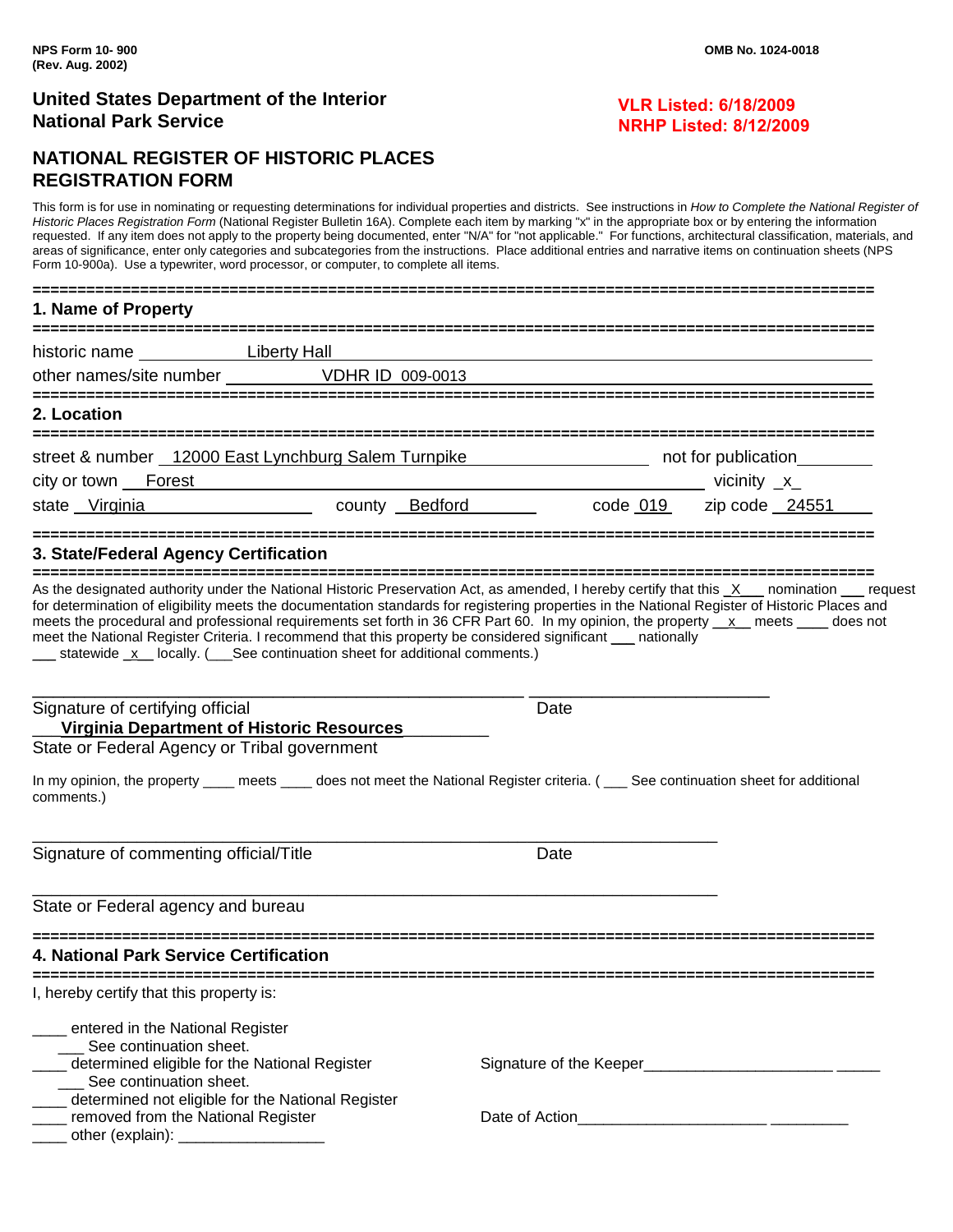| <b>Ownership of Property</b> (Check as many boxes as apply)<br>Category of Property (Check only one box)<br>$\underline{x}$ building(s)<br>$x$ private<br>__ public-local<br>___ district<br>__ public-State<br>$\equiv$ site<br>__ public-Federal<br>____ structure<br>___ object<br>Contributing Noncontributing<br>$\begin{array}{c c}\n2 & 2 & \text{building} \\ \hline\n0 & 0 & \text{sites} \\ \hline\n0 & 0 & \text{structures} \\ \hline\n2 & 2 & \text{Total}\n\end{array}$<br>$\overline{2}$ Total<br>Cat: ___Domestic_________________________ Sub: _Single Dwelling________________<br><u> 1980 - Johann John Stone, market fan it ferstjer fan it ferstjer fan it ferstjer fan it ferstjer fan it fers</u> |  |
|--------------------------------------------------------------------------------------------------------------------------------------------------------------------------------------------------------------------------------------------------------------------------------------------------------------------------------------------------------------------------------------------------------------------------------------------------------------------------------------------------------------------------------------------------------------------------------------------------------------------------------------------------------------------------------------------------------------------------|--|
|                                                                                                                                                                                                                                                                                                                                                                                                                                                                                                                                                                                                                                                                                                                          |  |
| <b>Number of Resources within Property</b><br>Number of contributing resources previously listed in the National Register ___ 0<br><b>Name of related multiple property listing</b> (Enter "N/A" if property is not part of a multiple property listing.) N/A<br><b>6. Function or Use</b><br><b>Historic Functions</b> (Enter categories from instructions)<br><b>Current Functions</b> (Enter categories from instructions)                                                                                                                                                                                                                                                                                            |  |
|                                                                                                                                                                                                                                                                                                                                                                                                                                                                                                                                                                                                                                                                                                                          |  |
|                                                                                                                                                                                                                                                                                                                                                                                                                                                                                                                                                                                                                                                                                                                          |  |
|                                                                                                                                                                                                                                                                                                                                                                                                                                                                                                                                                                                                                                                                                                                          |  |
|                                                                                                                                                                                                                                                                                                                                                                                                                                                                                                                                                                                                                                                                                                                          |  |
|                                                                                                                                                                                                                                                                                                                                                                                                                                                                                                                                                                                                                                                                                                                          |  |
|                                                                                                                                                                                                                                                                                                                                                                                                                                                                                                                                                                                                                                                                                                                          |  |
|                                                                                                                                                                                                                                                                                                                                                                                                                                                                                                                                                                                                                                                                                                                          |  |
|                                                                                                                                                                                                                                                                                                                                                                                                                                                                                                                                                                                                                                                                                                                          |  |
|                                                                                                                                                                                                                                                                                                                                                                                                                                                                                                                                                                                                                                                                                                                          |  |
|                                                                                                                                                                                                                                                                                                                                                                                                                                                                                                                                                                                                                                                                                                                          |  |
|                                                                                                                                                                                                                                                                                                                                                                                                                                                                                                                                                                                                                                                                                                                          |  |
|                                                                                                                                                                                                                                                                                                                                                                                                                                                                                                                                                                                                                                                                                                                          |  |
|                                                                                                                                                                                                                                                                                                                                                                                                                                                                                                                                                                                                                                                                                                                          |  |
|                                                                                                                                                                                                                                                                                                                                                                                                                                                                                                                                                                                                                                                                                                                          |  |
|                                                                                                                                                                                                                                                                                                                                                                                                                                                                                                                                                                                                                                                                                                                          |  |
|                                                                                                                                                                                                                                                                                                                                                                                                                                                                                                                                                                                                                                                                                                                          |  |
|                                                                                                                                                                                                                                                                                                                                                                                                                                                                                                                                                                                                                                                                                                                          |  |
|                                                                                                                                                                                                                                                                                                                                                                                                                                                                                                                                                                                                                                                                                                                          |  |
|                                                                                                                                                                                                                                                                                                                                                                                                                                                                                                                                                                                                                                                                                                                          |  |
|                                                                                                                                                                                                                                                                                                                                                                                                                                                                                                                                                                                                                                                                                                                          |  |
|                                                                                                                                                                                                                                                                                                                                                                                                                                                                                                                                                                                                                                                                                                                          |  |
|                                                                                                                                                                                                                                                                                                                                                                                                                                                                                                                                                                                                                                                                                                                          |  |
|                                                                                                                                                                                                                                                                                                                                                                                                                                                                                                                                                                                                                                                                                                                          |  |
|                                                                                                                                                                                                                                                                                                                                                                                                                                                                                                                                                                                                                                                                                                                          |  |
| Cat: ____Domestic_______________________ Sub: _____Single Dwelling_____________                                                                                                                                                                                                                                                                                                                                                                                                                                                                                                                                                                                                                                          |  |
| Domestic<br>secondary building                                                                                                                                                                                                                                                                                                                                                                                                                                                                                                                                                                                                                                                                                           |  |
|                                                                                                                                                                                                                                                                                                                                                                                                                                                                                                                                                                                                                                                                                                                          |  |
|                                                                                                                                                                                                                                                                                                                                                                                                                                                                                                                                                                                                                                                                                                                          |  |
|                                                                                                                                                                                                                                                                                                                                                                                                                                                                                                                                                                                                                                                                                                                          |  |
|                                                                                                                                                                                                                                                                                                                                                                                                                                                                                                                                                                                                                                                                                                                          |  |
|                                                                                                                                                                                                                                                                                                                                                                                                                                                                                                                                                                                                                                                                                                                          |  |
| 7. Description                                                                                                                                                                                                                                                                                                                                                                                                                                                                                                                                                                                                                                                                                                           |  |
|                                                                                                                                                                                                                                                                                                                                                                                                                                                                                                                                                                                                                                                                                                                          |  |
| <b>Architectural Classification</b> (Enter categories from instructions)                                                                                                                                                                                                                                                                                                                                                                                                                                                                                                                                                                                                                                                 |  |
| Early Republic/Federal_____________________                                                                                                                                                                                                                                                                                                                                                                                                                                                                                                                                                                                                                                                                              |  |
|                                                                                                                                                                                                                                                                                                                                                                                                                                                                                                                                                                                                                                                                                                                          |  |
|                                                                                                                                                                                                                                                                                                                                                                                                                                                                                                                                                                                                                                                                                                                          |  |
| <b>Materials</b> (Enter categories from instructions)                                                                                                                                                                                                                                                                                                                                                                                                                                                                                                                                                                                                                                                                    |  |
| foundation ________Brick_                                                                                                                                                                                                                                                                                                                                                                                                                                                                                                                                                                                                                                                                                                |  |
| roof ______________Metal/Steel                                                                                                                                                                                                                                                                                                                                                                                                                                                                                                                                                                                                                                                                                           |  |
| walls ____________Brick______                                                                                                                                                                                                                                                                                                                                                                                                                                                                                                                                                                                                                                                                                            |  |
|                                                                                                                                                                                                                                                                                                                                                                                                                                                                                                                                                                                                                                                                                                                          |  |

**==============================================================================================**

**Narrative Description** (Describe the historic and current condition of the property on one or more continuation sheets.)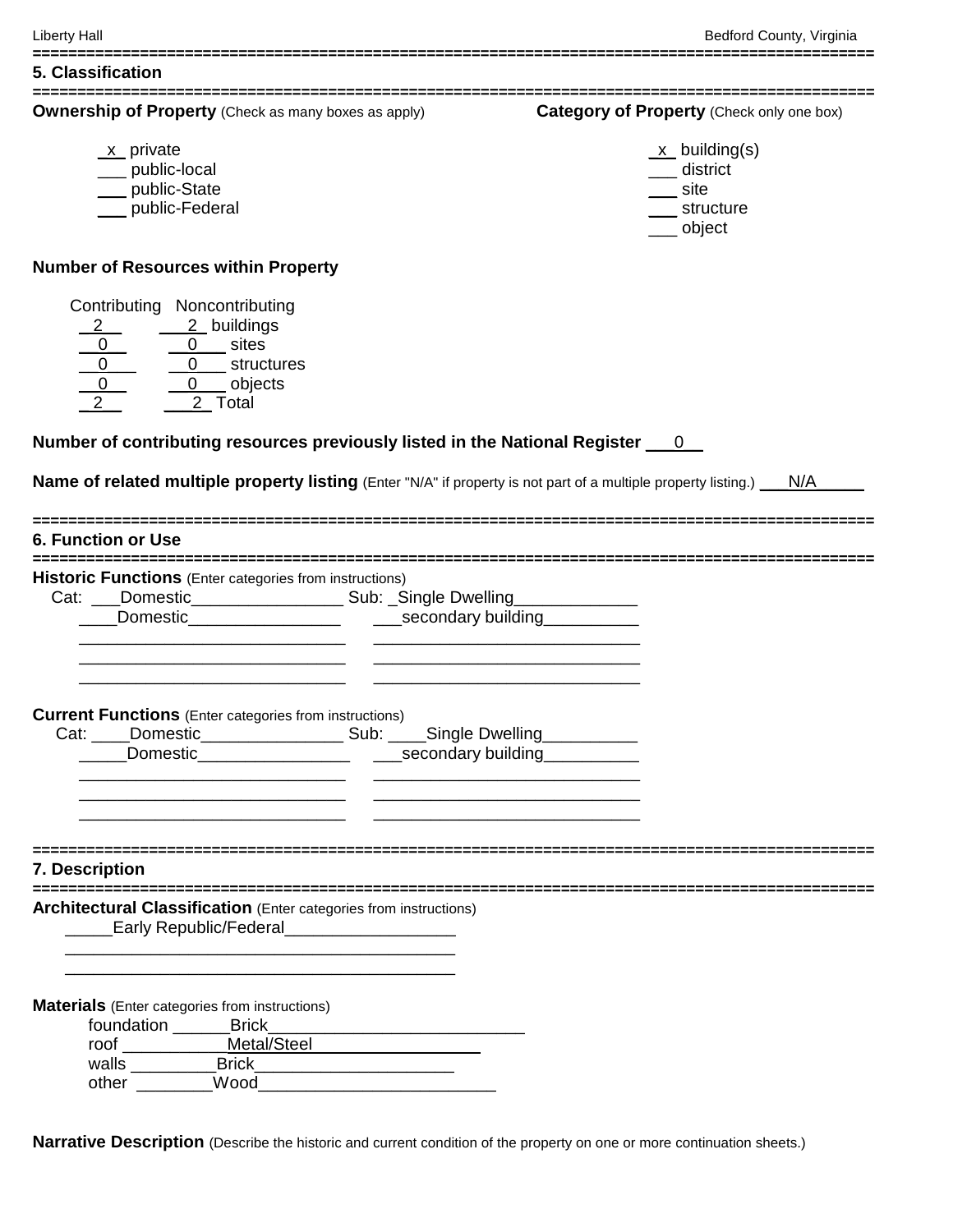| 8. Statement of Significance    |                                                                                                                                                                                                                                                                                                                                                                                              |  |  |  |  |  |
|---------------------------------|----------------------------------------------------------------------------------------------------------------------------------------------------------------------------------------------------------------------------------------------------------------------------------------------------------------------------------------------------------------------------------------------|--|--|--|--|--|
| listing)                        | Applicable National Register Criteria (Mark "x" in one or more boxes for the criteria qualifying the property for National Register                                                                                                                                                                                                                                                          |  |  |  |  |  |
| A                               | Property is associated with events that have made a significant contribution to the broad patterns of<br>our history.                                                                                                                                                                                                                                                                        |  |  |  |  |  |
| $\qquad \qquad \blacksquare$ B  | Property is associated with the lives of persons significant in our past.                                                                                                                                                                                                                                                                                                                    |  |  |  |  |  |
| $X_C$                           | Property embodies the distinctive characteristics of a type, period, or method of construction or<br>represents the work of a master, or possesses high artistic values, or represents a significant<br>and distinguishable entity whose components lack individual distinction.                                                                                                             |  |  |  |  |  |
| D                               | Property has yielded, or is likely to yield information important in prehistory or history.                                                                                                                                                                                                                                                                                                  |  |  |  |  |  |
|                                 | <b>Criteria Considerations</b> (Mark "X" in all the boxes that apply.)                                                                                                                                                                                                                                                                                                                       |  |  |  |  |  |
| <b>A</b>                        | owned by a religious institution or used for religious purposes.<br>B removed from its original location.<br>C a birthplace or a grave.<br>D a cemetery.<br>E a reconstructed building, object, or structure.<br>F a commemorative property.<br>G less than 50 years of age or achieved significance within the past 50 years.<br>Areas of Significance (Enter categories from instructions) |  |  |  |  |  |
|                                 | Architecture                                                                                                                                                                                                                                                                                                                                                                                 |  |  |  |  |  |
|                                 | Period of Significance circa 1815                                                                                                                                                                                                                                                                                                                                                            |  |  |  |  |  |
| <b>Significant Dates</b>        | circa 1815                                                                                                                                                                                                                                                                                                                                                                                   |  |  |  |  |  |
|                                 | Significant Person (Complete if Criterion B is marked above)<br>N/A                                                                                                                                                                                                                                                                                                                          |  |  |  |  |  |
| <b>Cultural Affiliation</b> N/A |                                                                                                                                                                                                                                                                                                                                                                                              |  |  |  |  |  |
| Architect/Builder unknown       |                                                                                                                                                                                                                                                                                                                                                                                              |  |  |  |  |  |
|                                 | <b>Narrative Statement of Significance</b> (Explain the significance of the property on one or more continuation sheets.)                                                                                                                                                                                                                                                                    |  |  |  |  |  |
|                                 | 9. Major Bibliographical References                                                                                                                                                                                                                                                                                                                                                          |  |  |  |  |  |
|                                 | (Cite the books, articles, and other sources used in preparing this form on one or more continuation sheets.)                                                                                                                                                                                                                                                                                |  |  |  |  |  |
|                                 | <b>Previous documentation on file (NPS)</b><br>preliminary determination of individual listing (36 CFR 67) has been requested.<br>previously listed in the National Register<br>__ previously determined eligible by the National Register<br>designated a National Historic Landmark<br>recorded by Historic American Buildings Survey #                                                    |  |  |  |  |  |

\_\_\_ recorded by Historic American Engineering Record # \_\_\_\_\_\_\_\_\_\_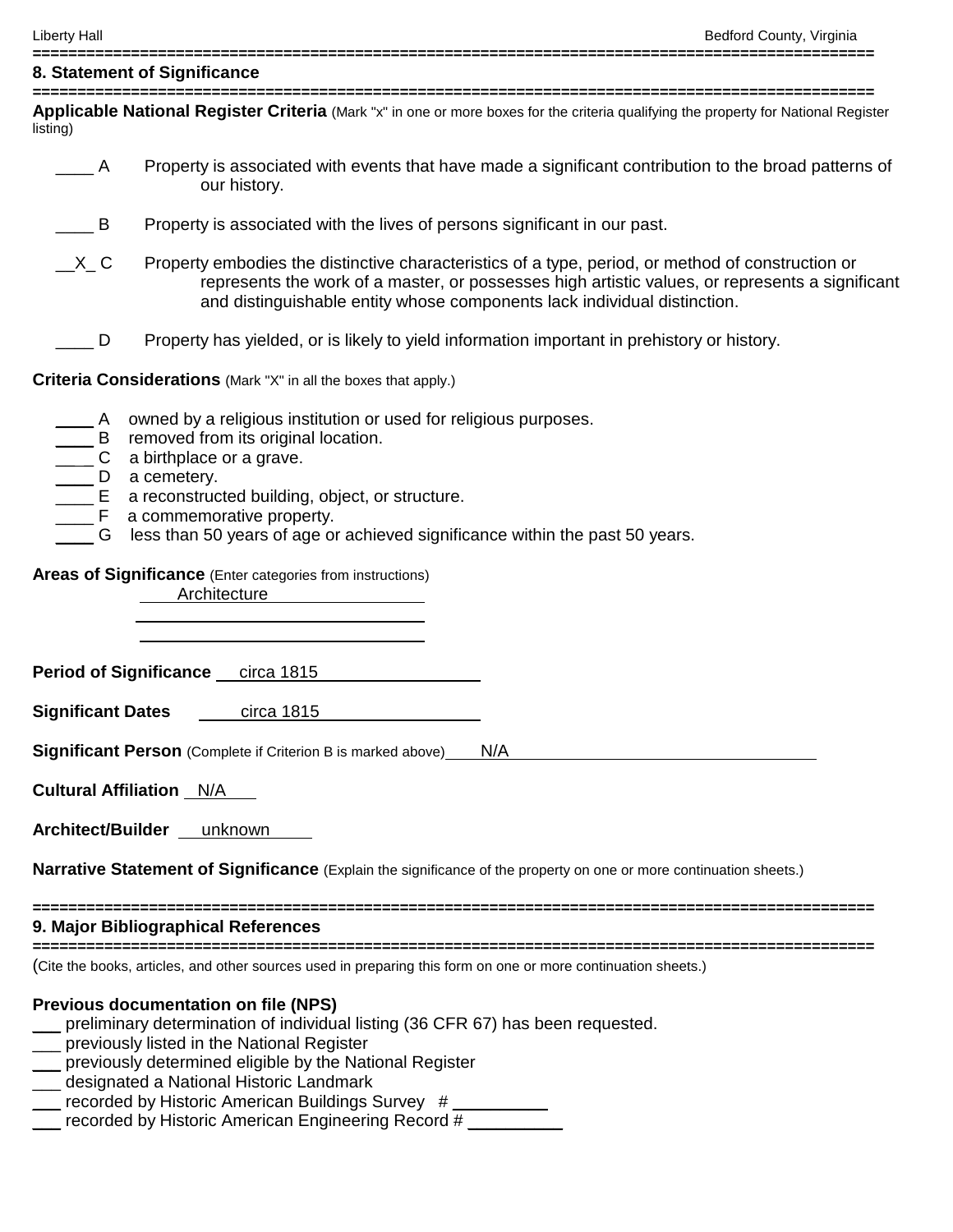| <b>Primary Location of Additional Data</b><br>x State Historic Preservation Office<br>___ Other State agency<br>__ Federal agency<br>__ Local government<br>___ University<br>Other<br>10. Geographical Data | Name of repository: Virginia Department Of Historic Resources                                                                                                                                                                                                                                                                                                                   |  |                                                                                                                                                                                                                                                                                                                                                                                                                                                                                                                     |  |  |  |
|--------------------------------------------------------------------------------------------------------------------------------------------------------------------------------------------------------------|---------------------------------------------------------------------------------------------------------------------------------------------------------------------------------------------------------------------------------------------------------------------------------------------------------------------------------------------------------------------------------|--|---------------------------------------------------------------------------------------------------------------------------------------------------------------------------------------------------------------------------------------------------------------------------------------------------------------------------------------------------------------------------------------------------------------------------------------------------------------------------------------------------------------------|--|--|--|
| Acreage of Property 5.22                                                                                                                                                                                     |                                                                                                                                                                                                                                                                                                                                                                                 |  |                                                                                                                                                                                                                                                                                                                                                                                                                                                                                                                     |  |  |  |
|                                                                                                                                                                                                              | <b>UTM References</b> (Place additional UTM references on a continuation sheet)                                                                                                                                                                                                                                                                                                 |  |                                                                                                                                                                                                                                                                                                                                                                                                                                                                                                                     |  |  |  |
|                                                                                                                                                                                                              | $1 \frac{17}{2} \frac{649443}{4129953}$ $2 \frac{2}{2} \frac{1}{2} \frac{1}{2} \frac{3}{2} \frac{1}{2} \frac{3}{2} \frac{1}{2} \frac{1}{2} \frac{1}{2} \frac{1}{2} \frac{1}{2} \frac{1}{2} \frac{1}{2} \frac{1}{2} \frac{1}{2} \frac{1}{2} \frac{1}{2} \frac{1}{2} \frac{1}{2} \frac{1}{2} \frac{1}{2} \frac{1}{2} \frac{1}{2} \frac{1}{2} \frac{1}{2} \frac{1}{2} \frac{1}{2}$ |  | Zone Easting Northing Zone Easting Northing Zone Easting Northing Zone Easting Northing<br>$\begin{array}{c} 4 \end{array}$                                                                                                                                                                                                                                                                                                                                                                                         |  |  |  |
| See continuation sheet.                                                                                                                                                                                      |                                                                                                                                                                                                                                                                                                                                                                                 |  |                                                                                                                                                                                                                                                                                                                                                                                                                                                                                                                     |  |  |  |
|                                                                                                                                                                                                              | Verbal Boundary Description (Describe the boundaries of the property on a continuation sheet.)<br>Boundary Justification (Explain why the boundaries were selected on a continuation sheet.)                                                                                                                                                                                    |  |                                                                                                                                                                                                                                                                                                                                                                                                                                                                                                                     |  |  |  |
| ---------------------------------<br>11. Form Prepared By                                                                                                                                                    |                                                                                                                                                                                                                                                                                                                                                                                 |  |                                                                                                                                                                                                                                                                                                                                                                                                                                                                                                                     |  |  |  |
| Resources<br>date February, 2009                                                                                                                                                                             | name/title Ellen F. Brown, Liberty Hall property owner, and Michael J. Pulice, Virginia Department of Historic                                                                                                                                                                                                                                                                  |  |                                                                                                                                                                                                                                                                                                                                                                                                                                                                                                                     |  |  |  |
| <b>Additional Documentation</b>                                                                                                                                                                              |                                                                                                                                                                                                                                                                                                                                                                                 |  |                                                                                                                                                                                                                                                                                                                                                                                                                                                                                                                     |  |  |  |
| Submit the following items with the completed form:                                                                                                                                                          |                                                                                                                                                                                                                                                                                                                                                                                 |  |                                                                                                                                                                                                                                                                                                                                                                                                                                                                                                                     |  |  |  |
| <b>Continuation Sheets</b>                                                                                                                                                                                   | <b>Maps</b> A USGS map (7.5 or 15 minute series) indicating the property's location.<br>A sketch map for historic districts and properties having large acreage or numerous resources.<br>Photographs Representative black and white photographs of the property.<br>Additional items (Check with the SHPO or FPO for any additional items)                                     |  |                                                                                                                                                                                                                                                                                                                                                                                                                                                                                                                     |  |  |  |
| <b>Property Owner</b>                                                                                                                                                                                        |                                                                                                                                                                                                                                                                                                                                                                                 |  |                                                                                                                                                                                                                                                                                                                                                                                                                                                                                                                     |  |  |  |
| (Complete this item at the request of the SHPO or FPO.)                                                                                                                                                      |                                                                                                                                                                                                                                                                                                                                                                                 |  |                                                                                                                                                                                                                                                                                                                                                                                                                                                                                                                     |  |  |  |
|                                                                                                                                                                                                              |                                                                                                                                                                                                                                                                                                                                                                                 |  | street & number_______2230 Monument Avenue_______________________telephone___(804) 359-0009____                                                                                                                                                                                                                                                                                                                                                                                                                     |  |  |  |
| to a collection of information unless it displays a valid OMB control number.                                                                                                                                |                                                                                                                                                                                                                                                                                                                                                                                 |  | Paperwork Reduction Act Statement: This information is being collected for applications to the National Register of Historic Places to nominate properties for<br>listing or determine eligibility for listing, to list properties, and to amend existing listings. Response to this request is required to obtain a benefit in accordance with<br>the National Historic Preservation Act, as amended (16 U.S.C. 470 et seq.). A federal agency may not conduct or sponsor, and a person is not required to respond |  |  |  |

**Estimated Burden Statement:** Public reporting burden for this form is estimated to average 36 hours per response including the time for reviewing instructions, gathering and maintaining data, and completing and reviewing the form. Direct comments regarding this burden estimate or any aspect of this form to the National Register of Historic Places, National Park Service, 1849 C St., NW, Washington, DC 20240.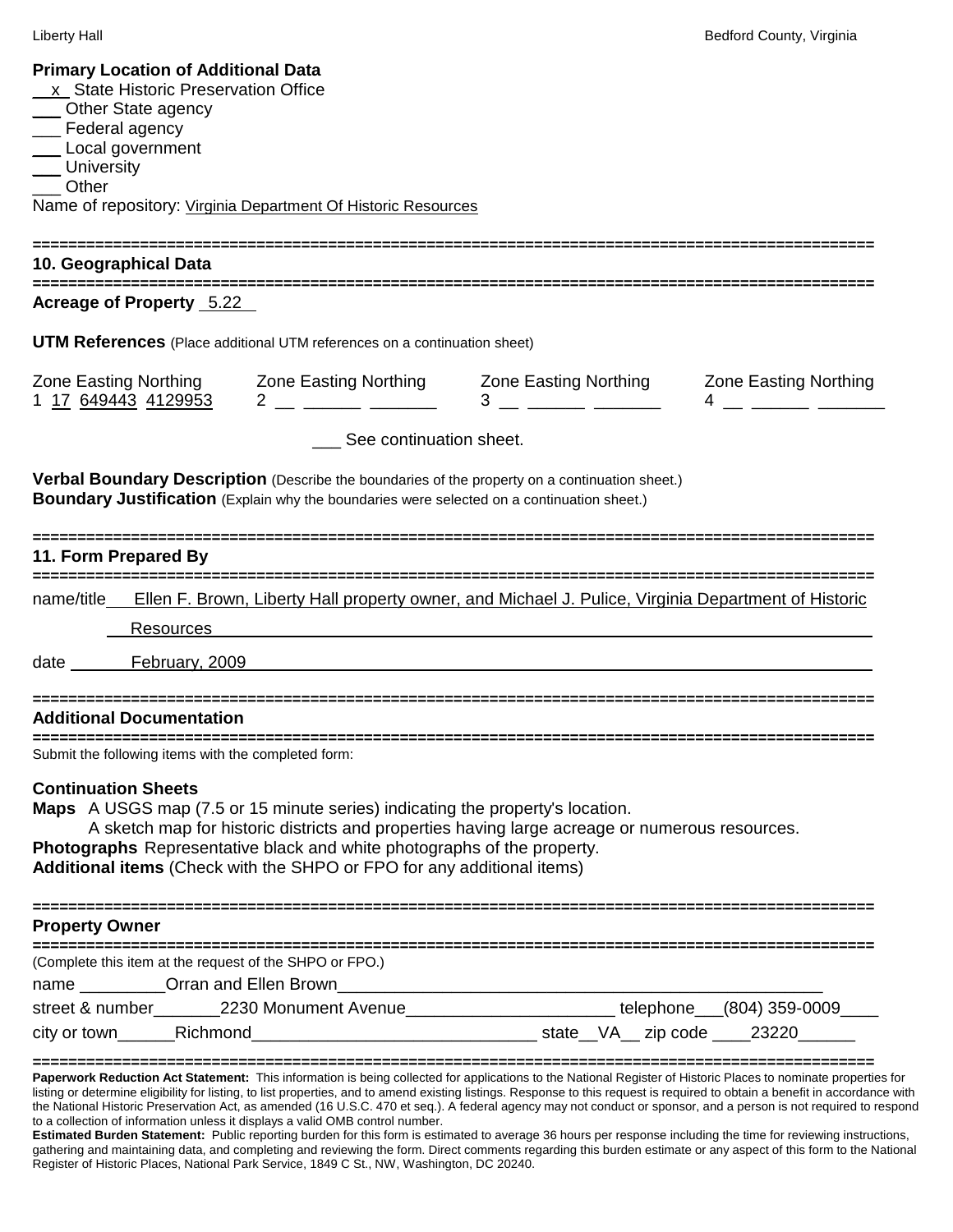## **NATIONAL REGISTER OF HISTORIC PLACES CONTINUATION SHEET Liberty Hall**

Section 7 Page 1

**Bedford County, Virginia**

## **Summary Description**

A wood-frame dwelling called Solitary Hall was built in 1778 on what is today the Liberty Hall property. About 1815, the existing brick structure was built onto the front of the wooden structure, creating an L-shape form. The brick house is a Federal-style brick, two-story, single-pile dwelling with a symmetrical five-bay façade, modillion cornice, gable roof, exterior end chimneys, and one and two-story frame additions built off of the side and rear elevations. On the front is a Victorian-era porch with slender, chamfered posts and turned spindle frieze, and deck roof with jig-sawn balustrade. There is also a circa 1815 brick dependency behind the house that is a significant, *contributing* building. Since the late 1700s, the home and its immediate curtilage of five acres have been in continuous possession of the Alexander/Read/Lee/Brown family. The parcel also includes two modern, non-contributing sheds.

**==============================================================================================**

## **Detailed Description**

The five-bay façade is totally symmetrical, the centerpiece being the original double-leaf front door surmounted by a gauged-brick round arch and lighted transom, with the door jambs being recessed the depth of the walls. They are hand-carved with wooden fluting, braiding and paneling on the jamb. The original iron hardware remains. Most of the nine-over-nine wood sash windows with wavy glass remain in place throughout the house. The east (end) elevation has no window or door openings; however the west elevation has nine-over-nine sash flanking the chimney. The brick walls of the building are 15 inches thick, laid up in three-course common bond instead of Flemish bond, which would have been more typical at the time. Gauged-brick jack arches are used over the windows. The brick masonry retains the vast majority of its original sand/lime mortar. The original white penciling on the mortar joints survives in many places. The front elevation soffit is decorated with robust modillion blocks and plain fascia board. The rear elevation, however, has no ornament, only plain soffit and fascia boards. Photos from the 1950s show no change in this regard. The main roof is sheathed with standing-seam metal.

Within the brick part of the house is a wide central passage with stair, flanked by two rooms on each floor. All the rooms have carved chair rails, plain wainscoting, and ornately carved Federal-style mantels. The parlor (living room) mantel is the most notable, featuring elliptical sunburst patterns, intricate cove moldings and fluted pilasters. The dining room mantel is only slightly less elaborate. All of the woodwork is painted a solid white color. Each of the wall-depth door jams in this portion of this house are paneled.

In the 1970s, the family removed a substantial portion of the wood frame part at the back of the main house and replaced it with a new frame 2-story addition. The first floor of the new addition retains the floors from the original frame section and much of the foundation. At the same time, the house was expanded by the addition of two singlestory rooms (one on each side of the house).

In early 2000, the bathrooms and the kitchens in the main house and kitchen building underwent minor renovations. Some countertops, fixtures, and tiles from the 1970s renovation were replaced or repaired. In 2007, painted tin standing-seam roofs on both the main house and the kitchen were replaced with hand-joined standing seam metal roofing, with a manufacturer-installed black finish, to match the replaced roofing material both in design and appearance. In 2008, the kitchen and bathrooms were again renovated, replacing linoleum with tile and granite. There was also a major structural renovation to the 1815 portion of the house necessitated by deterioration of the floor joists. The wood floors were removed so that the joists could be replaced. The floors were then replaced with a combination of the original wood and salvaged vintage flooring.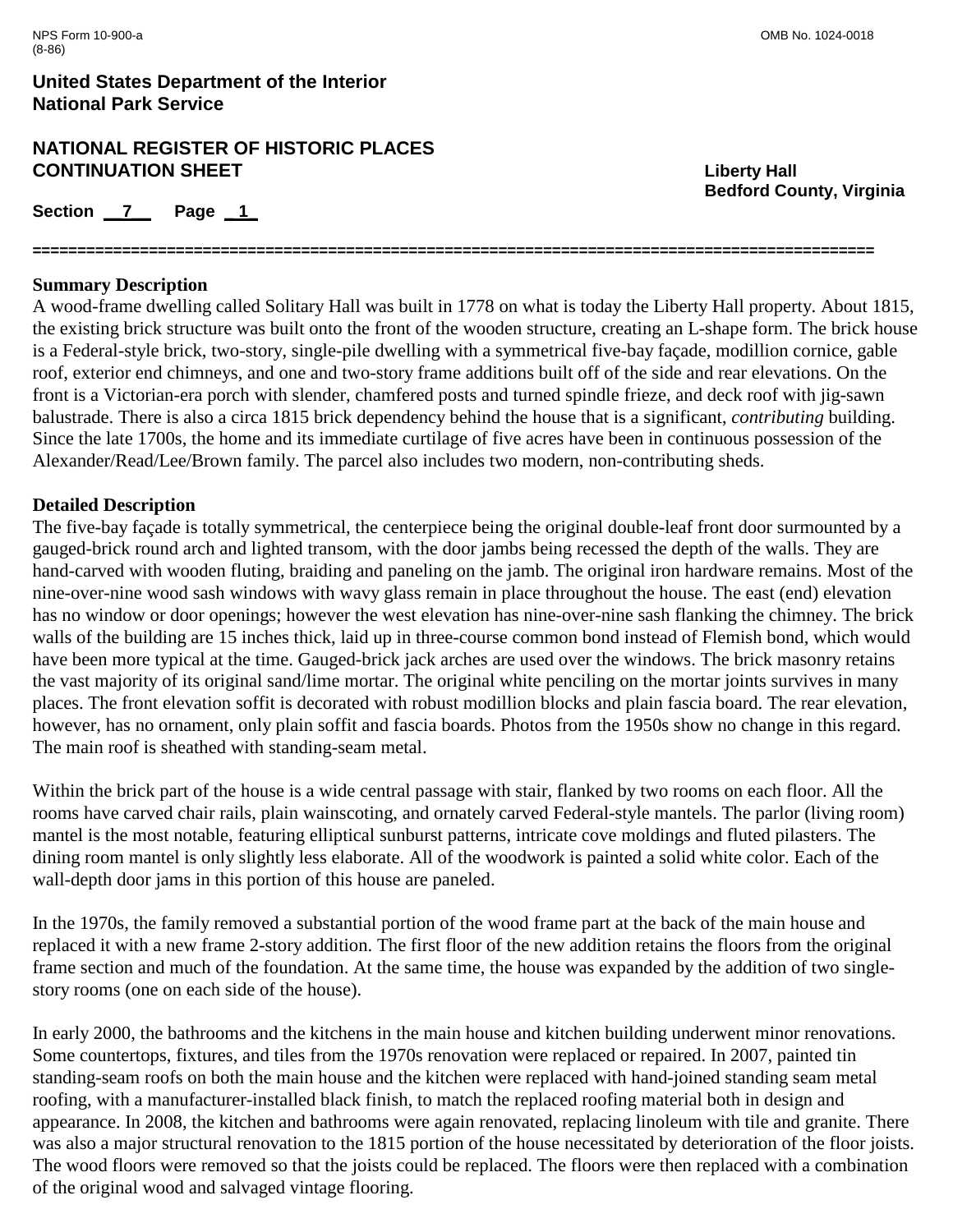## **NATIONAL REGISTER OF HISTORIC PLACES CONTINUATION SHEET Liberty Hall**

**Section \_\_7, 8\_\_ Page \_ 2\_** 

**Bedford County, Virginia**

Though oral tradition holds that the brick dependency directly behind the main house originated as Doctor Read's office, it was more likely a kitchen/wash house. It has a rectangular footprint, brick exterior end chimneys with corbelled caps, a brick foundation, and gable roof with a relatively steep pitch for interior headroom in the loft, which likely served as servant's sleeping quarters. The roof is clad with modern standing-seam metal panels and a ridge cap. The building has hand-made bricks laid up in three-course common bond like the house, suggesting both were built at about the same time, circa 1815. Inside, the ground-floor space is bifurcated into small rooms, each with its own front door and very large fireplace suitable for cooking and heating large pots of water. The building was used later as a chicken house. In the 1970s it was renovated into a dwelling and it has remained as such since. A bathroom and kitchen were added inside, but the exterior remained unchanged.

**==============================================================================================**

### **8. Statement of Significance**

#### **Summary**

Liberty Hall, an imposing Federal-style brick dwelling, was erected circa 1815 for Dr. John Thomas Wyatt Read and his wife, Elizabeth Alexander Read. Their house was a central feature of the historic New London community of Bedford County, Virginia. Read was the son-in-law of one of the region's leading citizens of the day, Robert Alexander. Alexander had previously built and occupied the first house on the property in 1778, a frame structure he called Solitary Hall, before moving to Campbell County to become its first clerk of court. The property had a role in the Civil War during Union General David Hunter's Raid on Lynchburg in June, 1864. After occupying Lexington, burning the Virginia Military Institute and looting Washington College, Hunter proceeded through the Peaks of Otter to Liberty (now the City of Bedford), thence a short distance to Liberty Hall at New London where they made an encampment. Hunter torched a number of private homes including former governor John Letcher's, but spared Liberty Hall.<sup>1</sup> Liberty Hall is among the best examples of the Federal style of architecture in the region, possessing many of the hallmarks of the style and the distinctive characteristics of period construction practices. As such it meets National Register Criterion C in the area of Architecture, with a period of significance of 1815, the date of construction.

### **Architectural Analysis**

Liberty Hall, a two-story, five-bay, brick house with Federal-style details, is strikingly similar to Locust Level, which was listed on the National Register of Historic Places (NRHP) in 1990. Like Liberty Hall, Locust Level also fronts onto U.S. Highway 460, but is 25 miles to the west (thus was bypassed by Hunter's raid). The Locust Level nomination states that it was built in the 1820s, and is "one of the finest, most-intact Federal-style houses built in Bedford County." Liberty Hall is easily on par with this description. In fact, these are two of the best preserved among the half-dozen documented five-bay, brick Federal-style houses that survive in Bedford County. There are two very close cousins, however, in nearby Lynchburg: Sandusky (NRHP 1982), built in 1808, nine miles north of Liberty Hall; and the Crowe House, built c.1817 on Jackson Street in Lynchburg's Federal Hill Historic District (NRHP 1980). All of these notable houses have a two-story linear form that is one-room deep, with a central passage through the middle. Houses of this general form have been sometimes referred to as *I-houses*. Liberty Hall's construction date, massing, decorative details, and three-course common bond brick masonry suggest it was constructed by a Lynchburg builder and are consistent with an 1815 construction date.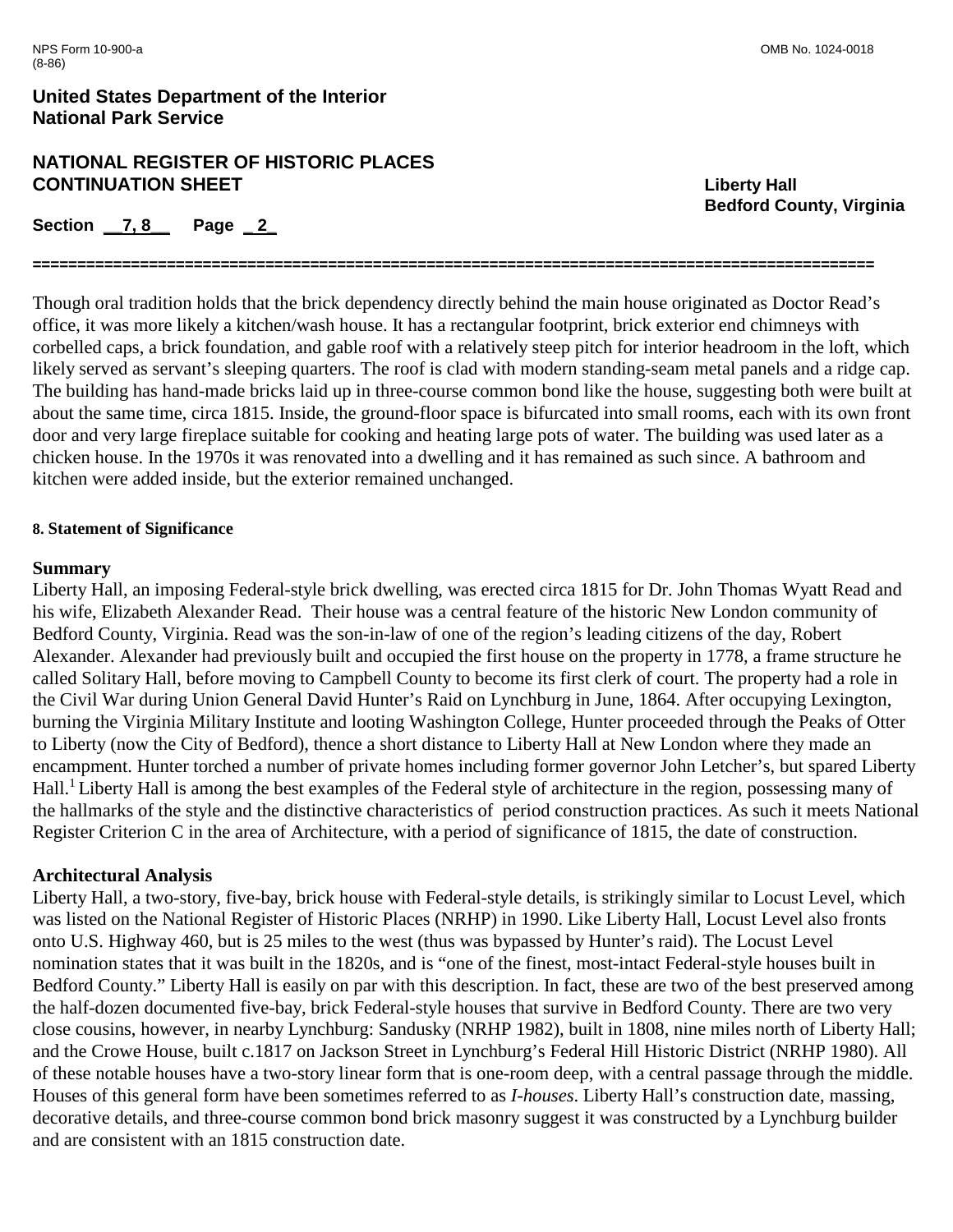# **NATIONAL REGISTER OF HISTORIC PLACES CONTINUATION SHEET Liberty Hall**

Section 8 Page 3

#### **============================================================================================== Archaeological Potential**

Although archaeological investigations have not been conducted on the Liberty Hall property, there is great likelihood that outbuilding foundations and other subsurface features dating from the mid-late 18th century would be encountered within the nominated parcel. Much of the ground around the house and outbuilding remains relatively undisturbed, and individual artifacts are frequently discovered in the yard. Such deposits could potentially yield new information about domestic life and construction practices during the period, for example. At this time, however, adequate information to assess the property's significance under Criterion D has not been recovered.

## **Historical Background**

The land on which Liberty Hall is now located was once a part of the extensive holdings of William Callaway, a leading figure in the early days of New London. William transferred a parcel of the property to his son John Callaway in 1767, who then sold it to a Bernard Gaines in 1778. In 1778, 300 acres of that land was acquired by Robert Alexander and his wife Nancy (Ann) Austin of Elk Island.<sup>2</sup> Robert was the son of Robert Alexander (d.1783), founder of Augusta Academy which later became known as Liberty Hall and today is known as Washington & Lee University.<sup>3</sup> The elder Robert Alexander also served as rector and president of the school from 1749 to 1762.<sup>4</sup>

Robert Alexander, the younger, was a prominent citizen in early Bedford County. He was well known for having been integrally involved in founding New London Academy and donated a majority of the land used for the school (from part of the Liberty Hall land).<sup>5</sup> He served in the Revolutionary War and as deputy clerk of court in Bedford County from 1772 to 1782. In 1782, when Campbell County was formed from Bedford County, Alexander was appointed the first clerk of Campbell County. He served in that position until his death in 1820. He also served as clerk of the Campbell County circuit court from 1809 to 1819.6

It is believed that Alexander built the wood frame structure known as Solitary Hall on the property in 1778. When he became clerk of Campbell County he moved to what is today known as Gladys, Virginia.<sup>7</sup> He deeded the Solitary Hall property to his daughter Elizabeth and her husband Dr. John Thomas Wyatt Read in 1810.<sup>8</sup> Because of the poor condition of Solitary Hall, Dr. Read built a new brick house in front of the old frame structure sometime around 1815. The property was renamed Liberty Hall during Dr. Read's ownership.<sup>9</sup>

Dr. Read, a noted physician, descended from a distinguished colonial family. He is a direct lineal descendant of George Reade and Elizabeth Martineau of Yorktown (George Washington's great, great grand parents).<sup>10</sup> The Read family was well known for its history of military service during the colonial era. Dr. Read's father and three older brothers (John, Thomas, and Wyatt) all served in the Continental Army. The three brothers died at Valley Forge in 1777. Born after the war, Dr. Read was named for his three deceased brothers.<sup>11</sup>

Several Read family members were leaders in 19<sup>th</sup> century Bedford and Lynchburg. They held positions in public office and served in the Civil War. During the conflict, Liberty Hall was owned by Dr. Read's eldest son William A. Read and his wife Mary Jane Hare, of the Lynchburg tobacco family. As Union troops under General David Hunter passed the house on their way to Lynchburg on June 15, 1864, they encamped on the surrounding property. On the morning of June 16, Mr. Read invited General Hunter and his staff in to breakfast and thereby prevented the house from being burned. Among Hunter's staff that day was future presidents Rutherford B. Hayes and William McKinley. Some believed that the time Hunter spent enjoying Read's hospitality was instrumental in his defeat at Lynchburg.<sup>12</sup>

**Bedford, Virginia**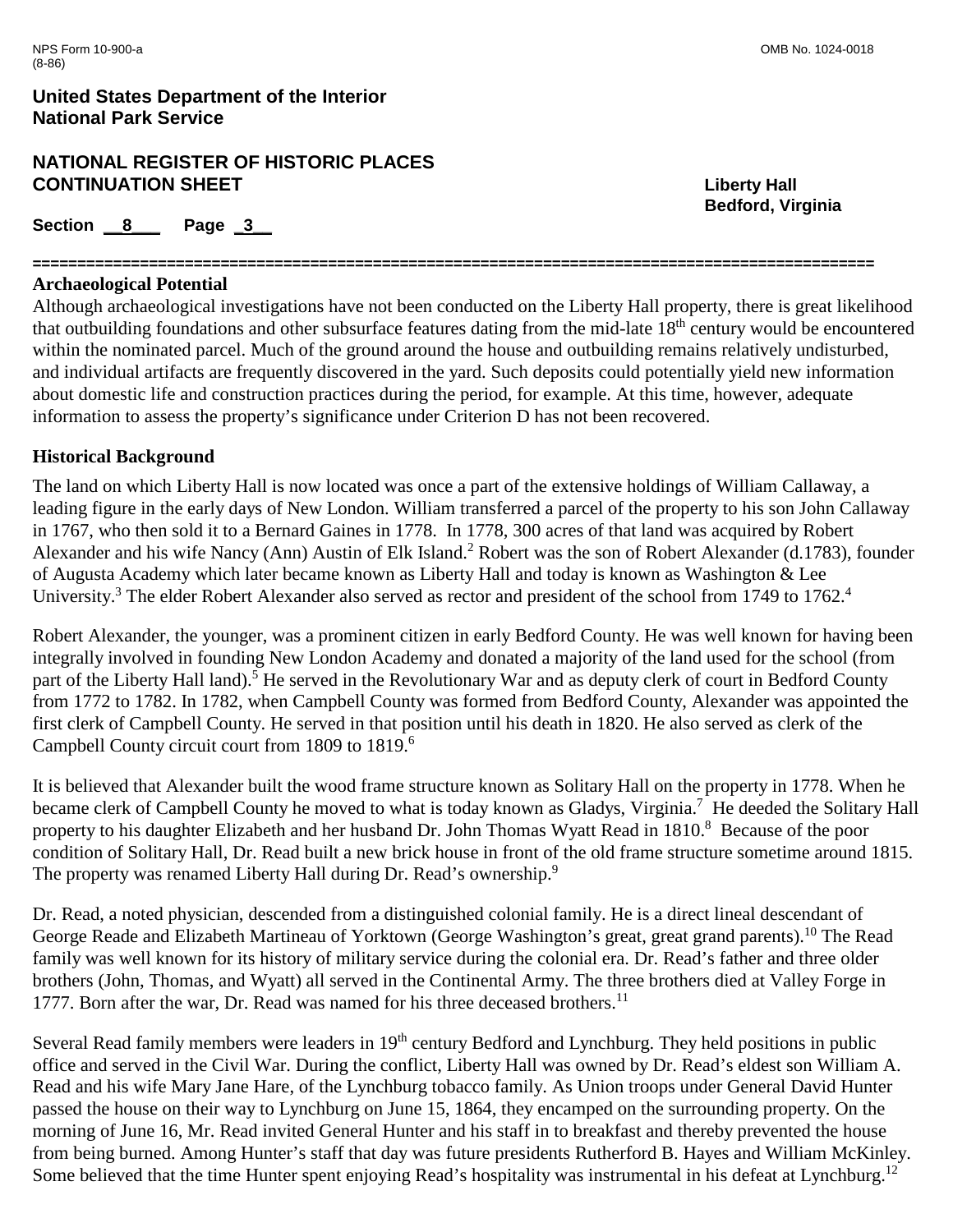## **NATIONAL REGISTER OF HISTORIC PLACES CONTINUATION SHEET Liberty Hall**

**Bedford, Virginia**

**Section 8, 9 Page 4** 

**==============================================================================================**

Liberty Hall has remained in the Read family since its construction. The property is currently owned by Orran Lee and Ellen Brown. Orran Lee Brown is the great-great-great-great grandson of Dr. Read. The surrounding farm, owned by Orran Brown and his brother Ryland Brown, is still farmed by the family and has recently been accepted into the Century Farm Program of the Virginia Department of Agriculture and Consumer Services, which honors "those farms that have been in operation for at least 100 consecutive years and the generations of Virginia farm families whose diligent and dedicated efforts have maintained these farms, provided nourishment to their fellow citizens and contributed so greatly to the economy of the Commonwealth."

## Endnotes

1. Hunter's Raid began with the Battle of Piedmont on June 5, 1864, then to Staunton, where government buildings and supplies were burned. The raid culminated at the Battle of Lynchburg on June 17-18, 1864. The Union forces were defeated by Confederate General Jubal Early, then in command of Robert E. Lee's 2nd Corps, detached from the lines of Cold Harbor and sent to meet the threat of Hunter. Following the battle, Confederates pursued Union forces back through Bedford, then called Liberty.

2. Work Progress Administration Virginia Historical Inventory.

3. Robert Withers, *Autobiography of an Octogenarian*,11; Joseph Waddell, *Annals of August County, Virginia*, 123.

4. W&L Website: http://www.wlu.edu/x18940.xml

5. L.L. Barnes, *The Story of New London Academy*; James Siddons, *The Spirit of New London Academy*, 492; Daisy Read, *New London Today and Yesterday*, 1.

6. F. Johnston, *Memorials of Old Virginia Clerks*, 117; Ruth Hairston Early, *Campbell Chronicles and Family Sketches*, 7.

7. Daisy Read, *New London Today and Yesterday*, 67*.*

8. Work Progress Administration Virginia Historical Inventory.

9. Daisy Read, *New London Today and Yesterday*, 67.

10. Alice Read Rouse, *The Reades and Their Relatives*

11. Daisy Read, *New London Today and Yesterday*, 64.

12. Daisy Read, *New London Today and Yesterday*, 69-70.

# **9. Major Bibliographical References**

Barnes, L.L., ed. *The Story of New London Academy, 1795-1945*. Forest,VA: Board Of Managers, 1945.

Boddie, John Bennett. *Virginia Historical Genealogies.* Baltimore: Genealogical Publishing Co., 1965: 89-125.

Brown, Alexander. *Cabells and Their Kin*. Richmond: Garrett and Massie, 1939: 401.

Early, General Jubal A. *A Memoir of the Last Days of the War*. Lynchburg: Charles W. Button, 1867.

Early, Ruth Hairston. *Campbell Chronicles and Family Sketches*. Lynchburg: Regional Publishing Co. 1978: 7-8, 85, 122, 341-345.

Farrar, Emmie Ferguson. *Old Virginia Houses in the Piedmont.* Charlotte, N.C.: Delmar Publishing Co., 1975: 166.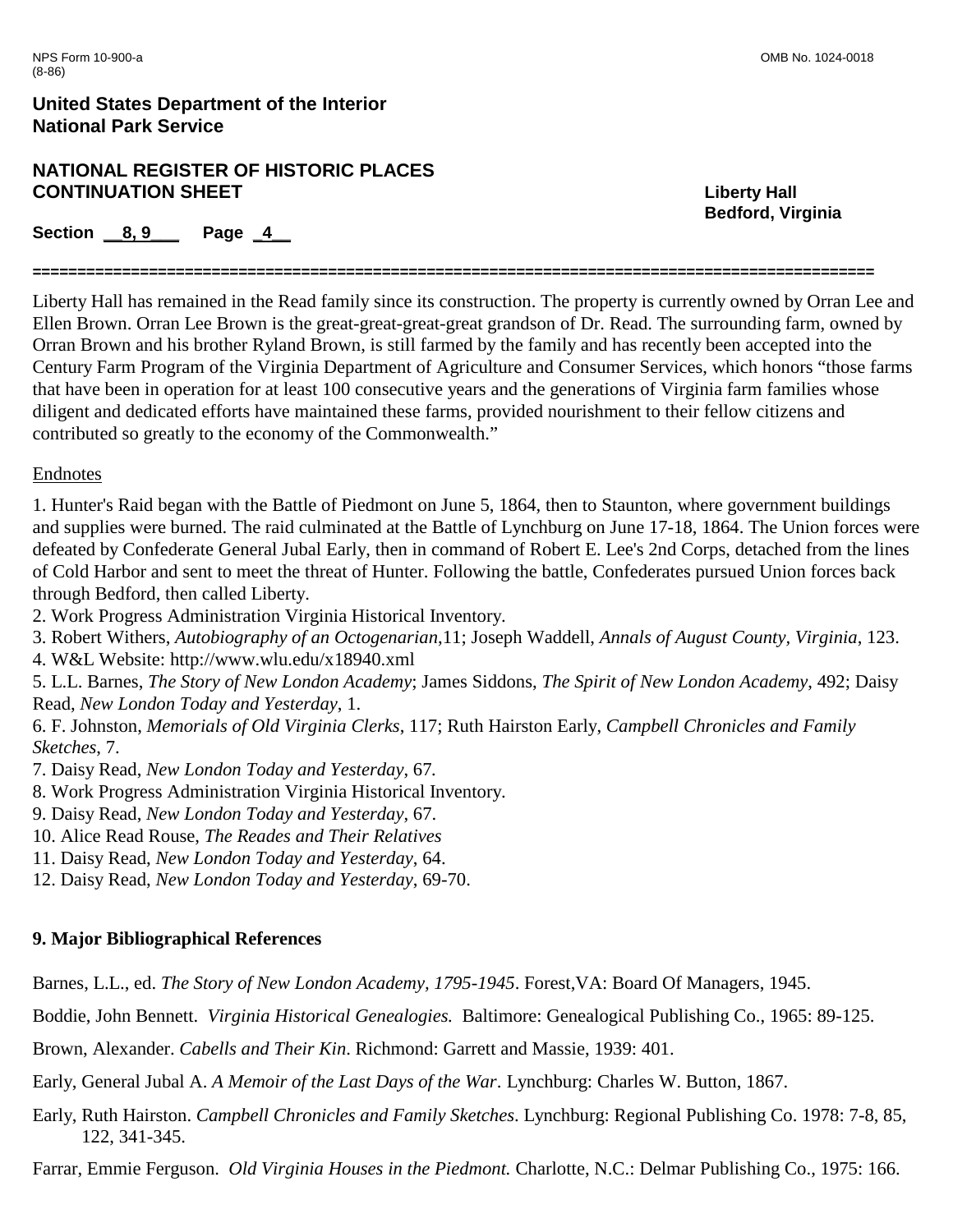# **NATIONAL REGISTER OF HISTORIC PLACES CONTINUATION SHEET Liberty Hall**

### **Section \_9, 10, photo\_\_ Page \_5\_\_**

Johnston, F. *Memorials of Old Virginia Clerks, Arranged Alphabetically By Counties, With Complete Index of Names and Dates of Service from 1634 To the Present Time*. Lynchburg: J.P. Bell Company, 1888: 117-119.

**==============================================================================================**

Morton, Oren Frederic. *History of Rockbridge County, Virginia*. Staunton, Va.: McClure Co., 1920.

Read, Daisy I. *New London Today and Yesterday.* Lynchburg: J.P. Bell Company, 1950: 1-27, 63-70.

Rouse, Alice Read. *The Reades and their Relatives*. Cincinnati: Johnson and Hardin Press, 1930.

Siddons, James. *The Spirit of New London Academy*. Bowie, Maryland: Heritage Books, Inc., 1994.

Waddell, Jos. A. *Annals of Augusta County, Virginia 1726-1871*. Staunton: C. Russell Caldwell, 1902: 58, 69, 122-123.

Withers, Robert Enoch. *Autobiography of an Octogenarian.* Bowie, MD, Heritage Books, 2003. (reprint)

W&L Website: [http://www.wlu.edu/x18940.xml,](http://www.wlu.edu/x18940.xml) accessed February 12, 2009.

Work Progress Administration, "Liberty Hall" Virginia Historical Inventory form, 1936, Library of Virginia.

## **10. Geographical Data**

## **Verbal Boundary Description**

The boundary of the nominated property coincides with the boundary of the legal parcel designated Tax Map Number 153 A 37 as shown on the enclosed survey map. This survey is recorded in the Clerk's Office of the Circuit Court of Bedford County, Virginia, in Deed Book 367 at Page 60.

## **Boundary Justification**

The nominated property for Liberty Hall includes the 5.22-acre parcel immediately surrounding the home and the dependency. A surrounding area of over 50 acres (which includes a family cemetery) is owned by Orran L. Brown and his brother E. Ryland Brown, but has long been a separate legal tract.

## **Photo list:**

Photographer: Ellen Brown Date: December 2008

View descriptions:

- 1. Principal (south) elevation
- 2. West elevation
- 3. East elevation, facing northwest
- 4. Rear of house, facing southeast
- 5. First floor, main stair

Subject: Liberty Hall Format: digital, B&W digital prints

- 6. Principal entrance, interior view
- 7. Parlor mantel
- 8. Dining room mantel
- 9. Dependency, front (south) elevation

**Bedford, Virginia**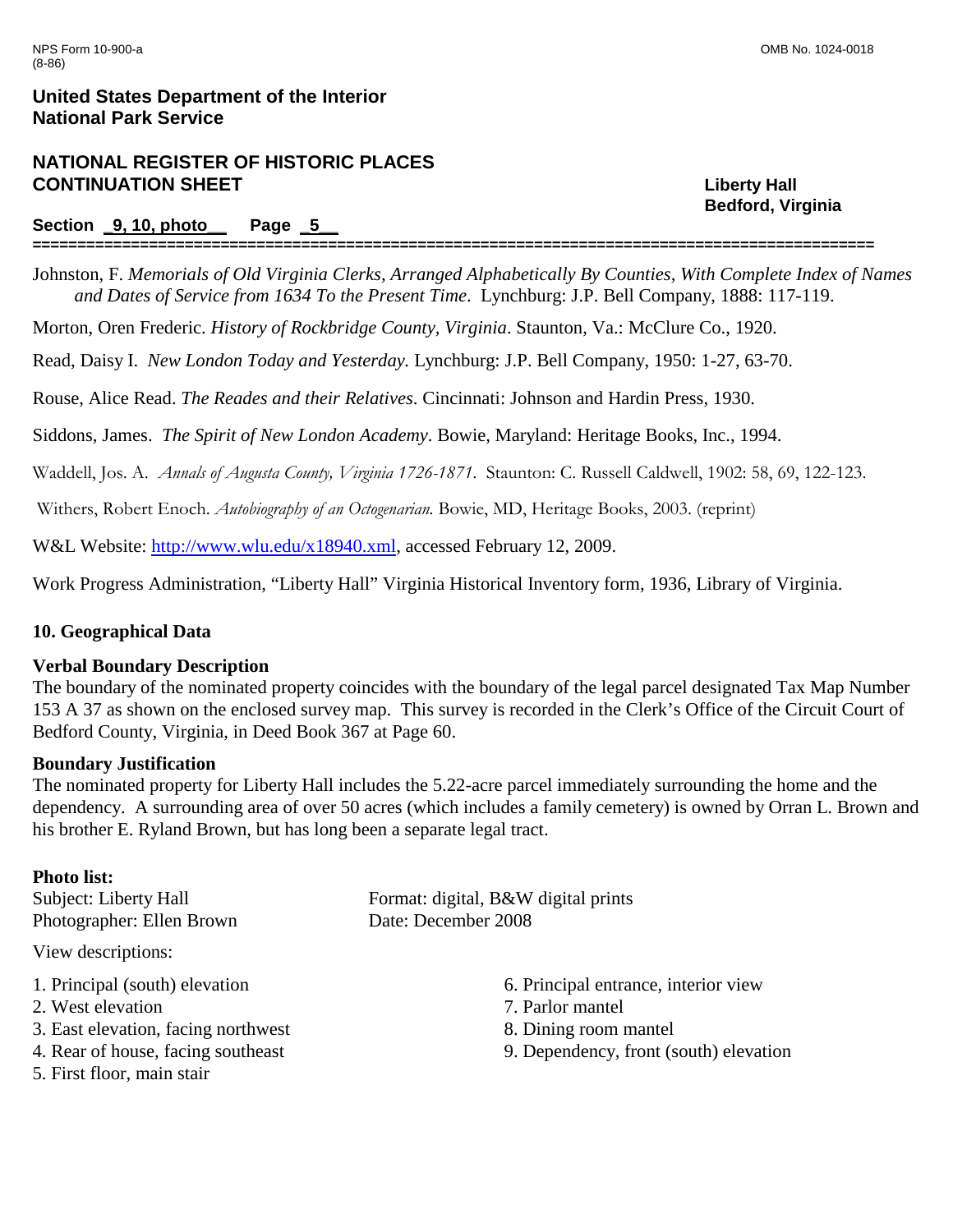

ClickFORMS Real Estate Appraisal Software by Bradford Technologies (800) 622-8727